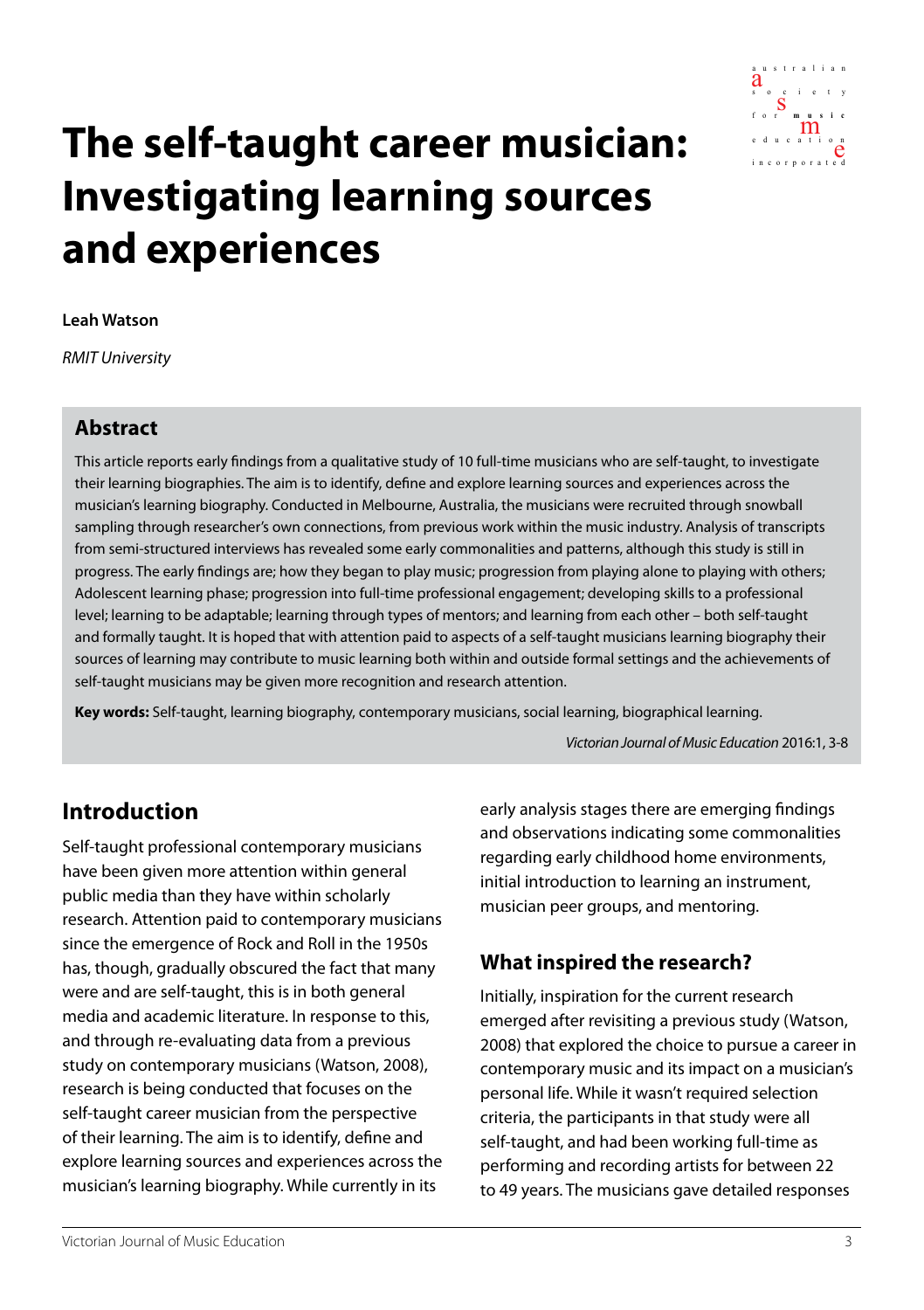which on later review showed direct or indirect reference to how and from where they learnt music from early childhood, musicianship and adult career progression. This prompted questions regarding the learning sources of self-taught musicians, in particular those who continued into full-time careers in music.

## **Development of the research question focus**

Taking these findings consideration was then given to contemporary popular music from the emergence of Rock and Roll in the 1950s onwards. In a preliminary review of archival magazine articles from 1956 to 1981, such as in *Creem*, *Rolling Stone*, *Guitar Player*, *Go-Set*, *RAM*, and *Juke Magazine*; music newspaper articles found in *Melody Maker* and *New Musical Express*; as well as academic journals (Cohen' 1991; Finnigan, 1998; McCarthy, 2013; Morrisey, 2001; Teachout, 2006) it was found that many of the earlier musicians in the emerging new genres were referred to as self-taught. There were frequent articles explaining how artists had acquired their music knowledge and skill, as well as informative articles on how to learn instruments, obtain management, purchase equipment and instruments. This provided insight into the early music scene of emerging contemporary genres in terms of possible influence, where many musicians entered into professional careers through being self-taught during the late 1950s into at least the 1980s.

A question still remained regarding being selftaught, if they were not learning formally, apart from the music magazine and newspaper sources, how and from where were they acquiring their music skills and knowledge? Specifically, what were the learning sources of those who established on-going full-time careers as musicians? Why did they not engage with any formal music education? Is there something in the process itself of being self-taught, of learning contemporary music outside formal music education systems that was different, that enabled progress into and sustaining of often long term careers in music?

## **A sample list of successful self-taught musicians**

In considering self-taught musicians who have sustained a long term full-time career in music the following are a sample list of those who have become well known: Joni Mitchell, Joan Armatrading, Bonnie Raitt, Prince, David Bowie, Bob Dylan, Dave Grohl (Nirvana, Foo Fighters), Brain May (Queen), Noel Gallager (Oasis), Carlos Santana (Santana), Billie Joe Armstrong (Green Day), Beatles (All members), Keith Moon (The Who), John Butler (John Butler Trio).

## **Literature on self-taught musician research**

There are relatively few studies investigating how self-taught musicians learn, particularly when viewed in comparison to research on formally taught musicians. Those that have researched self-taught musicians have tended to focus on skill acquisition (Green, 2001), career progression (Coulson, 2012), aspects of adult career (Creech et al., 2008) or teenage collaborative learning in garage bands (Barker, 2012). A large proportion of studies have focused on students within, or in connection to, formal music education that includes partially or solely a contemporary music component. Studies focusing on currently working self-taught contemporary musicians who have ongoing full-time careers are limited, and specifically in-depth focus on sources of learning across a learning biography to date are found to be non-existent.

#### **Research focus**

The research focus of this study is to investigate learning music outside formal education systems, where that learning progresses and enables an ongoing career as a full-time musician, particularly within contemporary music genres. Research questions are aimed at locating and defining what sources of learning are evident from childhood onwards, taking into account learning experiences, learning content and contexts. The choice to focus on specifically learning sources and experiences is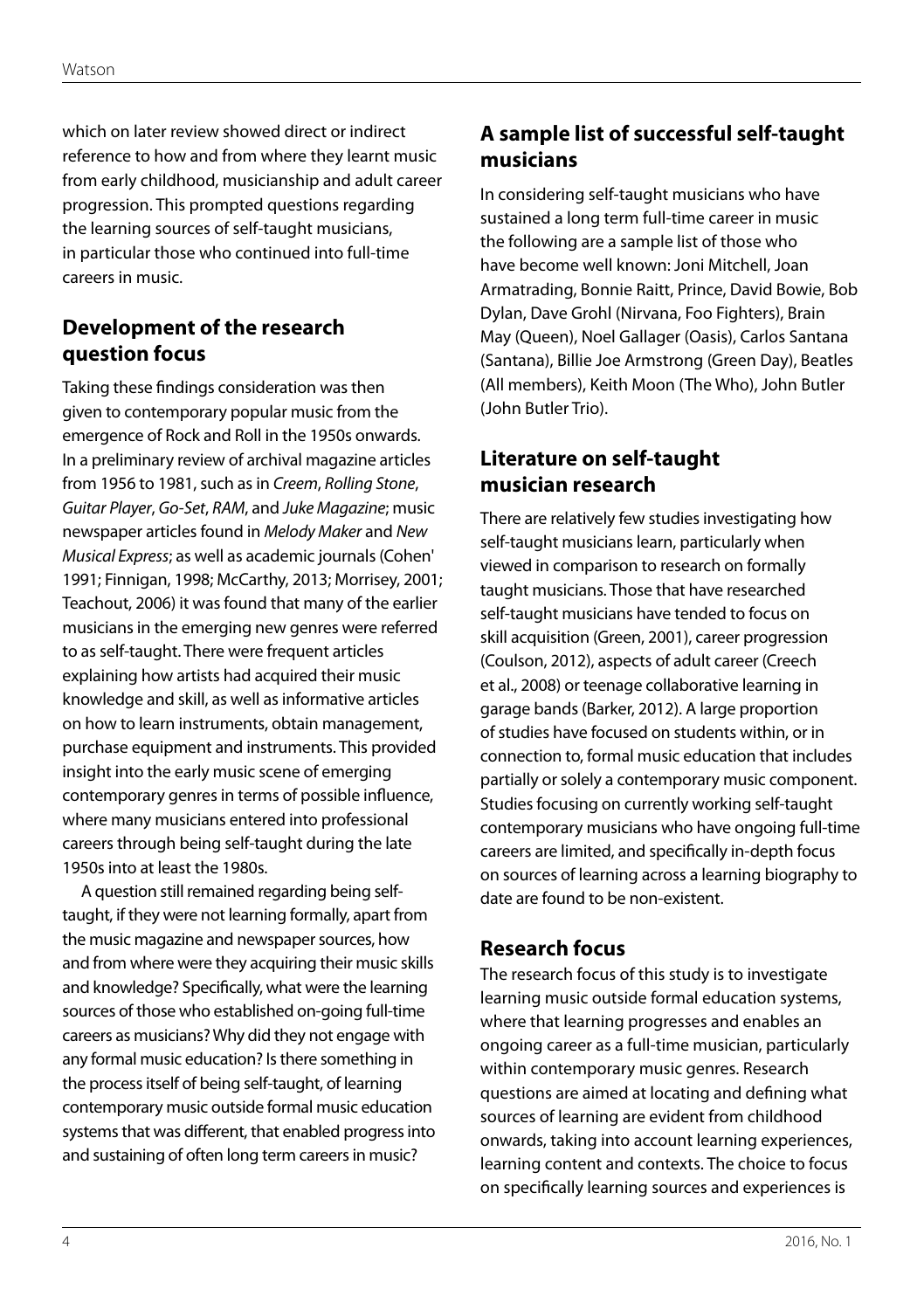to try and see that journey from their perspective, to gain insight into development of not only how they learnt to play an instrument but also performance skills, coping skills, understandings of musicianship, being able to work with others and collaborate. Another reason is, as summed up by participant 1, "we're getting older, if you don't ask us these questions now you might never know".

An overview of the research process will follow, with firstly an explanation of central terms. The term self-taught is defined in part through what was absent; they do not have any level of qualification in music, and there was no private teaching through a structured method or system. Learning sources are taken as defined by Jensen and Markussen (2007) who see learning as being something that occurs within everyday life, so it needs to be seen in situ, and not abstractly.

## **Theoretical perspectives**

This study is guided by two theoretical perspectives, used as complementary to each other. They are Biographical Learning as developed by Tedder and Biesta (2007) and Social Learning Theory as described by Salmon and Perkins (1998). The approach taken in this study is that sources of learning can be both internal and external to a person. Both are seen as relevant. Biographical Learning, a concept advanced within Lifelong Learning and adult learning research aims to understand experiences of learning, and acknowledges learning from life where a person will process their individual experiences to draw from in making future choices. Social Learning Theory views learning as a process of shared engagement, it is socio-cultural, where knowledge and meaning is formed within life events, through unintended or purposeful interactions. A guiding factor in the choice to choose these two theories as the guiding framework also came from noting participants in the previous study (Watson, 2008) expressed their personal experiences in terms of how they applied that new understanding to benefit their music careers, as well as how external events and opportunities aided their development.

## **Research methods**

Participants were recruited through a form of snowball sampling, three musicians were initially invited who were already known to researcher, each participant then further invited another musician until there were 10 in total. The selection criteria were that they had not had any formal music education at all, including community level courses; they had to be full-time musicians with the majority of their income from performing, recording or session work; and that they had been working as such for at least 10 years. Nine lived in Melbourne and one in Sydney, and nine were male and one female. Everyone could play more than one instrument, ranging from piano, keyboards, drums and percussion to lead, rhythm and bass guitar as well as acoustic and 12 string guitar. Their ages range from 49 to late 60s. After stopping at 10 participants other musicians asked if they could be in the study, and while they could not be included even though they did all meet the criteria, it was noticed it would have given the study an age range of 30 to late 70s.

Data was collected through conducting two interviews each, taking a narrative biographical approach, with an interval of at least 4 weeks between them. The first was guided by 8 question areas, and the second was a follow up of more indepth and clarifying questions about responses from the first interview. They follow three life stage categories; childhood/adolescence; early entry into professional career; and adult career. The question areas are: How were they introduced to music, how did they begin to learn music; How did they progress from being an individual learning music to then performing with others; What were their understandings of 'being a musician', did that influence the relationship they had with learning, with career choices; What were their sources of learning when developing a more skilled and professional level of performing? How did they go from initial paid work to becoming full-time; How did they learn to perform on stage, to interact with other musicians and to cope with an audience; How did they learn to manage change, progression of career;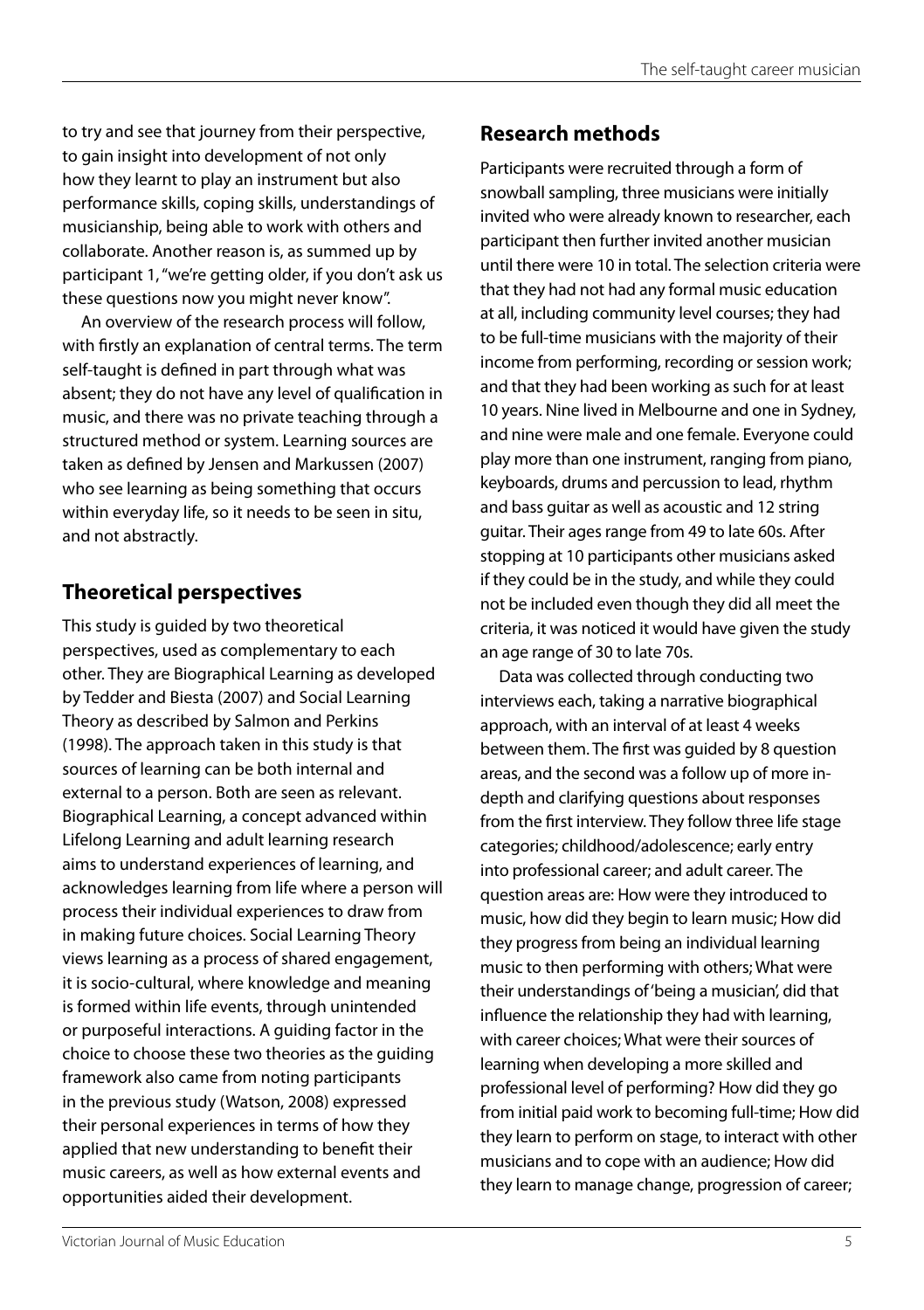Did they have mentors, or engage in later adult career learning?

## **Some early findings Early childhood**

Analysis is still under way, although there are some early common themes emerging. Participants were asked to firstly describe their early childhood recollections of music, and all responded with portrayals of home life where there was always music, it included the radio often being on, records always being played, watching early Television shows featuring live music, a family member playing a musical instrument and family playing together, or frequent house parties with either live music or records being played. It was here at this early age, from about 3 to 6 years old, they told of being excited, interested or intrigued by music, some described it as like a puzzle they wanted to solve and for others they said it simply made them happy.

#### **How they began to learn to play music**

Participants were then asked how they began to learn to play music, and this started at between 6 to 9 years of age. Responses were not as anticipated, all told of firstly having spent a long time just listening intently to a lot of music across different genres, often on their own or with older siblings, or a close friend and their older sibling. Descriptions included references to being drawn to want to emulate the music, see if they could get the same sound. They referred to listening to what the music was doing, of how hours were spent trying to get a sound right and the joy of finally achieving it to then fail again on the next try. So an early learning source was from intentional and focused listening, interest in understanding the patterns and ways in which songs were constructed and then self-directed hours spent slowly building up their ability to listen and emulate what the instruments were playing in a song.

#### **Progression from playing alone to joining with others**

Progression from learning on their own to then playing with others has shown a common pattern. Predominantly in either late primary school or early high school they met other students who also played instruments, there were also local neighbourhood connections as well as through family. A typical scenario was that an older student would come up to them and ask if they would be willing to 'jam' together in the school gym, with two to four joining in, they would decide what songs they could all play, and as a few said 'have the best time even though we sounded terrible'.

#### **Adolescent learning phase**

During this learning phase participants all mention being the ones who chose to engage with or instigate the forming of bands, and all played regular public performances, from every few months to every weekend, in these bands, from the age of 13 through to ending high school. In terms of what they learnt during this time they had similar answers which are summed up in these quotes " it didn't matter how good you were or thought you were, if you couldn't get along with others, then you didn't last, and that was both on and off stage" (Participant 7) and "you realised that more was learnt in one live performance especially to the public, than you could learn in 10 or more rehearsals" (Participant 4). There was also mention of the bands essentially debriefing after each performance where they would go over how the night went. One factor that may be an influence is noted in their references to being able to work with others through a genuine openness to learning from other musicians and as Participant 3 said, "realising that you had to fit musically into any band, and not try and take over, that it was about the song and not you".

### **Progression into full-time professional engagement**

Participants were asked how they went from high school bands to becoming full-time musicians, and what they learnt in that process. In answering that question the following generalities have emerged: they all were expressing a sense of compulsion to stay with music, and learnt that if accepting any offer of a gig kept them progressing they would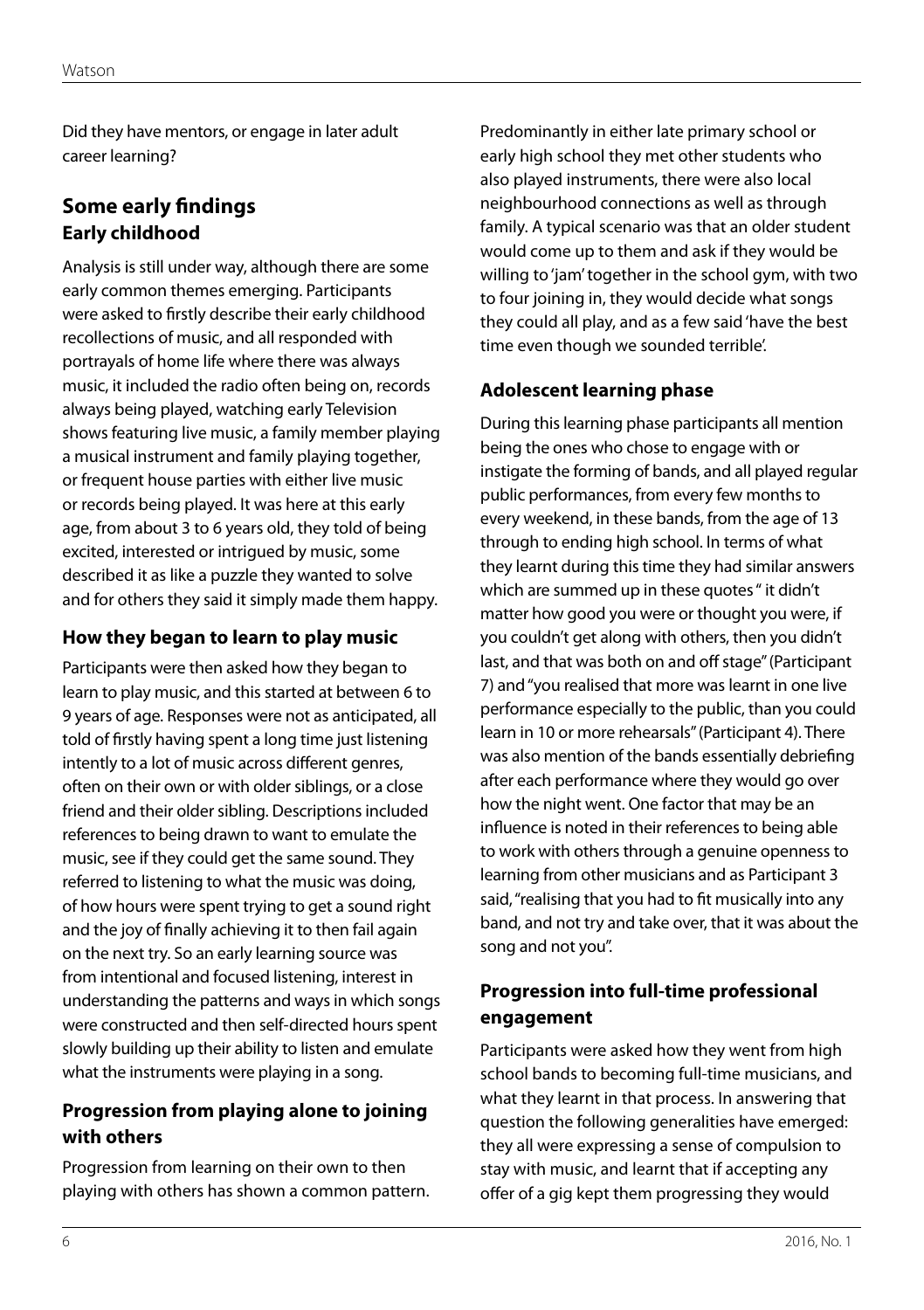take it, they also learnt to accept trying new styles or genres of music which they generally saw as challenging them to 'step up' and see what they could do, some sought out other musicians through going to gigs, and responded to audition calls in magazines or newspapers. Because they had all spent so many years earlier listening to and absorbing styles of music and how songs were written they said they were able to recognise how the patterns of different song styles went so it was easy for them to 'understand it' and then learn it. So, they went from teenage amateur to early fulltime career through either actively engaging with as many chances to perform and 'jam' with others as they could, and from this exposure learning how others progressed, or instigating the forming of a band themselves. Another comment frequently expressed was they were offered or told of a chance to perform through word of mouth, which appeared to be networking. When this was put to those who had made the comment they generally stated that it was more a natural flow from being with others of the same interest rather than the intentionality implied in the concept of networking.

## **Developing skills to a professional level**

In asking them how they developed a higher level of skill and professionalism they generally responded with the same answer: play with musicians who are better than you are, and take in as much as you can. All spoke of learning through observing everything that was around them, particularly from how the other musicians in the band interacted with each other both musically and verbally. Improving their skills was cited as also through playing in more successful bands where there was pressure to perform well because of a tendency of other musicians to "check them out'' (Participant 7) at the gig. At this stage of their learning it appears to be predominantly through working with others, peer musician group culture and pressure, as well as experience in performing with musicians who they saw as an authority because they had played for a longer time. In follow up questions they were asked at what point a

musician was seen as having what they were calling authority as a musician and all said only after you had played for at least ten years professionally were you considered accomplished and experienced.

## **Learning to be adaptable**

During the interviews each musician spoke of how they had learnt to actually play their instrument, and in describing their later career stages the question arose regarding how they worked with such a variety and volume of different songs, as well as with musicians who were formally taught, or had taught themselves music theory. It was explained that through spending so many hours, if not years of listening, figuring the notes out, and working out what the song was doing they developed their own form of notation, they learnt to memorise songs and through that the music patterns they heard in those songs. This meant they could quickly pick up what another musician was playing and play in with it, it was how the interviewed musicians said they learnt to improvise.

## **Learning through types of mentors**

Another question area was mentoring, and the responses all included someone who was up to five years older, often an older sibling or older brother of a friend. But the more influential form of mentoring can be shown in this example: Participant 2 told of going to a midweek show, the band was from Sydney and as yet unknown in Brisbane where he was, he had heard through other older musicians that this band was very good, so he was almost sure they wouldn't perform when he saw there were very few people in the audience. This band was called Midnight Oil and they were known for being very energetic on stage, and on that night they played as if to a full house. Participant 2 said he, and all the other musician friends there that night, went away having seen what they called a truly professional band because it didn't matter how few people there were they still played their best. There were other stories like this in the interviews, and each participant reflected that it taught them as Participant 10 said "how to be a musician worth listening to." Generally mentoring as expressed by these participants was